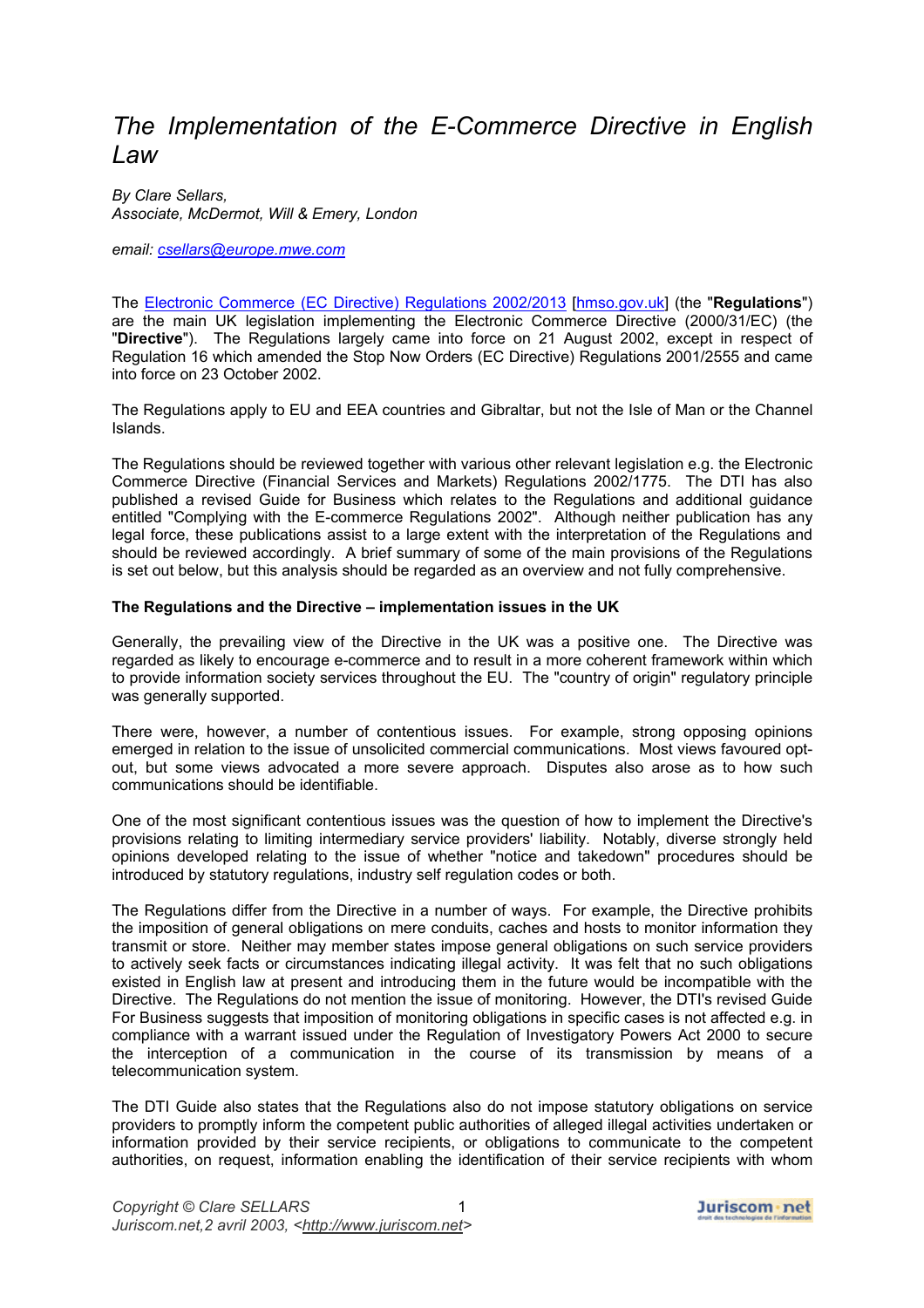they have storage arrangements. Existing statutory obligations continue to apply equally online as well as offline.

Another area where the Regulations do not reflect the Directive is in respect of Article 7(2) of the Directive, which requires service providers engaging in unsolicited commercial e-mail to consult regularly and respect the opt out registers where natural persons who do not wish to receive such communications can register. This is because it was felt that existing industry codes of conduct and self regulation effectively protect recipients of such communications. The UK has always adhered to the Direct Marketing Association's MPS register. The Communications Data Protection Directive (2002/58/EC) which must be implemented by Autumn 2003 will establish opt-in (or prior consent) requirements for unsolicited commercial e-mail sent to natural persons. An exemption applies where such e-mail is sent in the context of an existing customer relationship, as long as the relevant e-mail addresses are obtained according to the framework Data Protection Directive and addressees are always permitted to opt out of further communications. Businesses will be allowed to use electronic contact details obtained from customers during transactions for subsequent direct marketing of their own similar products or services, as long as customers obviously have the chance to object, easily and without cost, to such use when those details are collected and on the occasion of each message. Direct marketing e-mails will only be permitted in circumstances where subscribers have given prior consent and will never be allowed where the sender's identity is disguised or concealed.

Neither the Directive nor the Regulations proposed statutory "notice and takedown" procedures concerning the disabling or removal of access to information. The UK Government believed that industry codes of conduct and self regulation were sufficient in this area, but that even if they were not sectoral approaches would be suitable in the light of the different circumstances which would be relevant in each case. The Commission is, however, obliged pursuant to the Directive to report to the European Parliament every two years from 17 July 2003 in respect of a number of matters, including whether proposals relating to this issue and attributing liability following the taking down of content are necessary.

## **The Regulations' Content – an overview**

# **What Do the Regulations Apply to?**

The Regulations apply to the provision of "**information society services**", i.e. "any service normally provided for remuneration, at a distance, by means of electronic equipment for the processing (including digital compression) and storage of data, and at the individual request of a recipient of a service".

Which types of services do the Regulations cover? The Regulations are widely applicable, covering e.g. transmission and storage of electronic content, online business to business and business to consumer sales, provision of access to communications networks on-line, advertising over a variety of media and video on demand. Information society services are likely to include any services comprising an economic activity e.g. search, access and retrieval of data.

Services where the customer is physically present (i.e. not provided at a distance), services not provided "at the individual request of a recipient of a service" (which includes broadcast services generally) and using e-mail *per se* are excluded from the Regulations. Any services not provided by electronic means and communications between service providers and recipients via interactive digital television are also likely to be excluded.

# **What Do the Regulations Cover?**

The "co-ordinated field" defined in the Regulations broadly sets out the requirements service providers must adhere to to provide information society services e.g. qualifications or authorisation, requirements regarding behaviour, quality or content of the service, or liability. Requirements relating to goods as such and the delivery of goods or services not provided electronically are not covered.

The Regulations also do not apply to a number of specified issues e.g. issues covered by certain data protection legislation, tax, "cartel law" and betting, gaming or lotteries.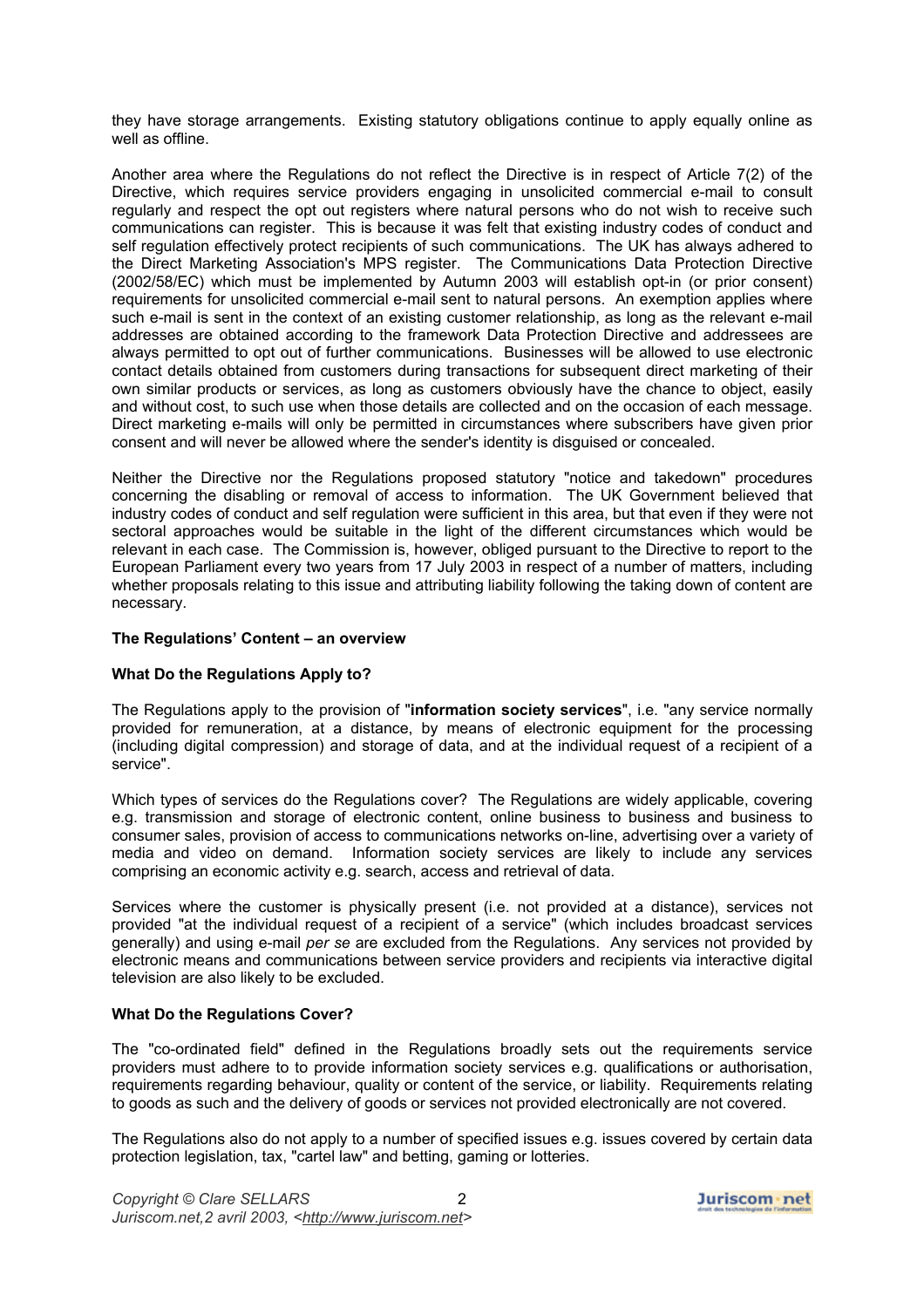# **The Country of Origin Approach**

UK law requirements falling within the co-ordinated field apply to any information society services provided by a person from a UK establishment wherever the service recipient is located in the EEA, subject to certain derogations.

Unless the derogations apply, UK law does not apply to information society services provided by service providers established elsewhere in the EEA where applying it would restrict the freedom to provide that service into the UK. The Regulations provide that such "restrictions" would not include any requirement maintaining the level of protection for public health and consumer interests established by Community acts.

#### **Derogations**

Various derogations from the country of origin approach to regulation dis-apply the UK legal requirements in certain circumstances. The derogations include freedom to choose the applicable law of contracts, contractual obligations concerning consumer contracts, copyright and related rights.

Enforcement authorities may also take appropriate measures against given services on a case by case basis in certain cases, e.g. if necessary in the interests of public policy or consumer protection. Enforcement authorities must request the member state where the service provider is established to take appropriate measures before taking any action, except where the matter is urgent.

#### **Information Requirements**

Information society service providers are obliged to make certain information permanently, easily and directly accessible to recipients and relevant enforcement authorities in a form that is easily, directly and permanently accessible. Details of the main categories of information requirements are set out below:

#### **General Requirements**

Recipients must be provided with:

- full contact details;
- details of relevant trade organisations of which service providers are members;
- details of relevant authorisation schemes, including details of relevant supervisory authorities;
- professional details;
- VAT numbers (if applicable); and
- where relevant, clear price indications including tax and delivery.

#### **Commercial Communications**

Commercial communications (broadly electronic communications designed to promote (directly or indirectly) the service providers, goods, services or image) must be "clearly identifiable" as such and clearly identify the person on whose behalf they are sent. Promotional offers and related conditions must be easily accessible, clear and unambiguous.

#### **Unsolicited Commercial Communications**

Recipients must be able to identify on receipt both that these are commercial communications and unsolicited. This could probably be achieved by including the words "unsolicited advertisement" or "unsolicited commercial communication" in the e-mail subject line. These requirements relate to email, but apparently not mobile text messages.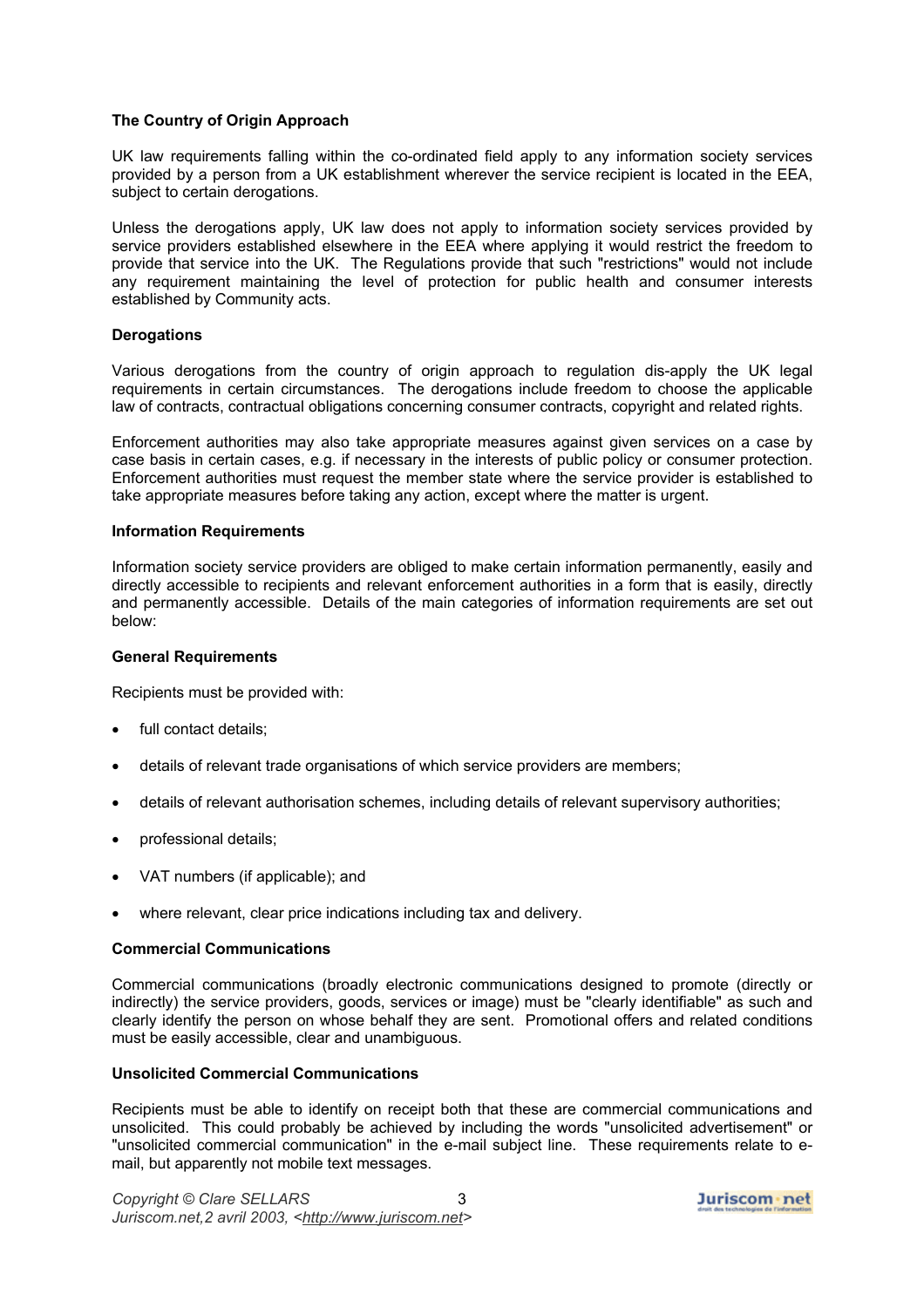The Regulations do not require service providers to regularly consult and respect opt out registers. However, the Communications Data Protection Directive (2002/58/EC) will enforce a "soft" opt-in regime on direct marketers throughout the EU.

## **Electronic Contracting**

In business to business transactions, unless otherwise agreed, where a contract is to be concluded electronically the service provider must provide certain information in a clear and unambiguous way before customers place orders. The information to be provided includes:

- the different technical steps necessary to conclude the contract;
- whether or not the service provider will file the concluded contract and whether it will be accessible;
- the technical means for identifying and correcting input errors prior to placing of the order; and
- the languages offered for the conclusion of the contract.

When concluding a contract, the Regulations provide that where service providers provide applicable terms and conditions to end users these must be made available so that they can be stored and reproduced.

## **Transactions**

In business to business transactions, unless otherwise agreed, where end users place orders through technological means, service providers must:

- acknowledge order receipts without delay and by electronic means; and
- make available appropriate, effective and accessible technical means allowing end users to identify and correct input errors before placing orders.

The Regulations do not require order receipt to be acknowledged by the same electronic means that the order was placed by and this can probably be achieved by a confirmation appearing at the end of the ordering process.

The stage at which offers are made and by whom are not specified in the Regulations or the Directive. Electronic acknowledgement of customer offers could well constitute acceptance. In relation to contracts concluded exclusively by e-mail, the Regulations do not require acknowledgement without undue delay, making the point of acceptance even more uncertain.

#### **Intermediary Service Providers**

The Regulations limit the liability of intermediary service providers who provide services consisting of transmission or storage of information provided by the service recipient, or the provision of access to a communication network (although nothing prevents different contractual terms being agreed in respect of such limitation of liability). Notwithstanding this, any party may apply to a court for relief to prevent infringement of rights and administrative authorities retain power to prevent such infringement.

# **Mere Conduit**

Service providers are not liable for damages, other pecuniary remedies or criminal penalties where the service providers are passive mere conduits of information for content providers, or simply provide access to communication networks, as long as the service provider did not:

initiate the transmission;